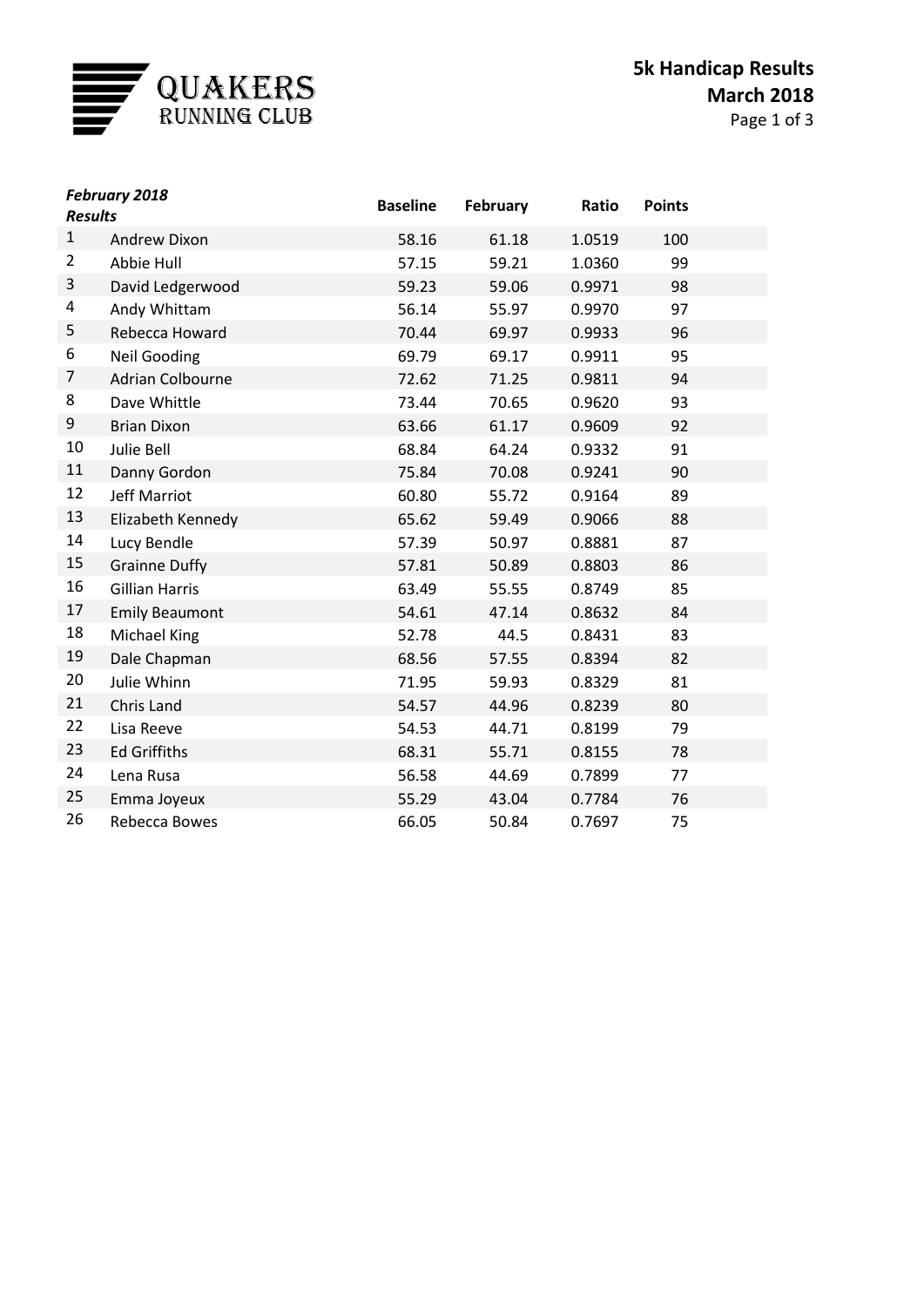

| <b>March 2018 Cumulative Scores</b><br><b>Results</b> |                                   | Jan         | Feb       | Mar         | <b>Total</b> |
|-------------------------------------------------------|-----------------------------------|-------------|-----------|-------------|--------------|
| $\mathbf{1}$                                          |                                   | 100         | 97        | 97          | 294          |
| $\overline{2}$                                        | Andy Whittam<br>Abbie Hull        | 96          | 96        | 99          | 291          |
| 3                                                     | <b>Adrian Colbourne</b>           | 99          | 88        | 94          | 281          |
| 4                                                     | David Ledgerwood                  | 97          | 83        | 98          | 278          |
| 5                                                     | Lisa Reeve                        | 87          | 89        | 79          | 255          |
| 6                                                     |                                   | 86          | 76        | 90          | 252          |
| 7                                                     | Danny Gordon<br><b>Julie Bell</b> | 85          | 75        | 91          | 251          |
| 8                                                     | <b>Gillian Harris</b>             | 81          | 82        | 85          | 248          |
| 9                                                     | Elizabeth Kennedy                 | 79          | 68        | 88          | 235          |
| 10                                                    | Emma Joyeux                       | 74          | 61        | 76          | 211          |
| 11                                                    | Lena Rusa                         | 73          | 58        | 77          | 208          |
| 12                                                    | <b>Adrian Cottam</b>              | 98          | 95        | $\mathbf 0$ | 193          |
| 13                                                    | <b>Neil Gooding</b>               | $\mathbf 0$ | 94        | 95          | 189          |
| 14                                                    | Rebecca Howard                    | 0           | 90        | 96          | 186          |
| 15                                                    | <b>Helen Clarke</b>               | 91          | 92        | $\mathbf 0$ | 183          |
| 16                                                    | Sally Watson                      | 84          | 99        | 0           | 183          |
| 17                                                    | <b>Jeff Marriot</b>               | $\mathbf 0$ | 91        | 89          | 180          |
| 18                                                    | Karen Ann Dove                    | 93          | 85        | 0           | 178          |
| 19                                                    | Lisa Alderson                     | 89          | 87        | $\mathbf 0$ | 176          |
| 20                                                    | Dave Jones                        | 95          | 79        | 0           | 174          |
| 21                                                    | <b>Brian Dixon</b>                | $\mathbf 0$ | 77        | 92          | 169          |
| 22                                                    | <b>Grainne Duffy</b>              | 0           | 73        | 86          | 159          |
| 23                                                    | lain Clyde                        | 88          | 67        | $\mathbf 0$ | 155          |
| 24                                                    | <b>Ed Griffiths</b>               | $\mathbf 0$ | 72        | 78          | 150          |
| 25                                                    | Phill Johnston                    | 70          | 80        | $\mathbf 0$ | 150          |
| 26                                                    | Lucy Bendle                       | 0           | 62        | 87          | 149          |
| 27                                                    | <b>Michael King</b>               | $\mathbf 0$ | 65        | 83          | 148          |
| 28                                                    | <b>Helen Gregory</b>              | 78          | 66        | 0           | 144          |
| 29                                                    | Dale Chapman                      | $\pmb{0}$   | 60        | 82          | 142          |
| 30                                                    | Lee Morris                        | 77          | 63        | 0           | 140          |
| 31                                                    | Gary Read                         | 71          | 59        | $\mathsf 0$ | 130          |
| 32                                                    | Claire Chapman                    | 0           | 100       | 0           | 100          |
| 33                                                    | Andrew Dixon                      | $\pmb{0}$   | 0         | 100         | 100          |
| 34                                                    | Tom Chapman                       | 0           | 98        | 0           | 98           |
| 35                                                    | Malcolm Hewitson                  | 94          | $\pmb{0}$ | 0           | 94           |
| 36                                                    | Josephine Wardle                  | 0           | 93        | 0           | 93           |
| 37                                                    | Dave Whittle                      | $\mathbf 0$ | $\pmb{0}$ | 93          | 93           |
| 38                                                    | Dave Todd                         | 92          | 0         | 0           | 92           |
| 39                                                    | Anthony Corbett                   | 90          | $\pmb{0}$ | 0           | 90           |
| 40                                                    | Dave McLachlan                    | 0           | 86        | 0           | 86           |
| 41                                                    | Wendy Thompson                    | $\pmb{0}$   | 84        | 0           | 84           |
| 42                                                    | <b>Emily Beaumont</b>             | 0           | 0         | 84          | 84           |
| 43                                                    | Juliette McLaren                  | 83          | $\pmb{0}$ | 0           | 83           |
| 44                                                    | Claire Hewitt                     | 82          | 0         | 0           | 82           |